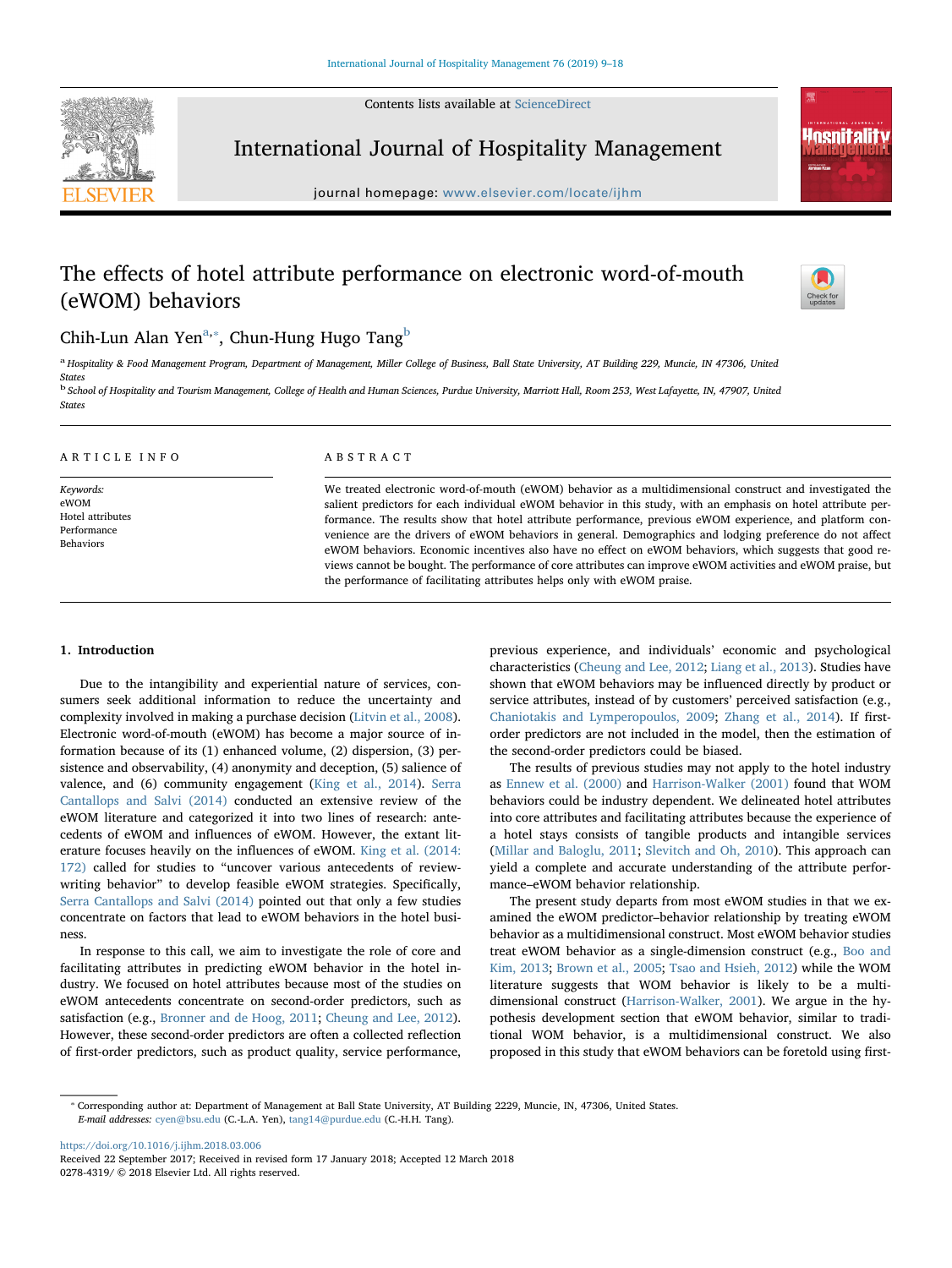order predictors, such as the existence of service attributes, instead of relying on second-order predictors, including satisfaction. Theoretically, the results confirmed eWOM behavior is a multidimensional construct as suggested by previous studies and support the idea that the performance of core attributes and the performance of facilitating attributes have different influences on eWOM behaviors. This study also helps identify critical aspects in hotel operation that managers should focus on to encourage positive eWOM behaviors from customers, which will enhance the property's online presence.

## 2. Literature review

## 2.1. eWOM behavior as a multidimensional construct

In the marketing field, WOM has been extensively examined because it provides a theoretical foundation for understanding consumers' attitude toward a brand. WOM is defined as "oral, person-to-person communication between a perceived non-commercial communicator and a receiver concerning a brand, product, or a service offered for sale" (Arndt, 1967: 190). WOM, which is different from communication initiated by merchants and advertisers, is a form of "informal communication directed at other consumers about the ownership, usage or characteristics of particular goods and services and/or their sellers" ([Westbrook, 1987: 261](#page-9-2)). Therefore, the WOM offered by the message sender may not necessarily be positive ([Arndt, 1967\)](#page-8-13).

With advances in information technology, WOM has taken on an electronic form (electronic word of mouth, eWOM) and has an enhanced effect on business as eWOM can reach a broader audience with limited geographic and time barriers. Thus, eWOM is defined as "any positive or negative statement made by potential, actual, or former customers about a product or company, which is made available to a multitude of people and institutions via the Internet" (Hennig-Thurau et al., 2004: 39).

[Harrison-Walker \(2001\)](#page-8-8) developed a set of items for measuring different aspects of WOM behaviors. After a series of scale purifications, she found that WOM can be separated into two constructs, WOM activity and WOM praise. When WOM activity was assessed, several behaviors were included, such as the frequency of WOM communication, the number of people with whom the sender communicates, and the quantity of information provided by the sender during the process. At the same time, WOM praise focuses on the favorableness of WOM communication. When further assessing the antecedents of WOM activity, Harrison-Walker found that affective commitment is positively related to WOM activity, but service quality is not always positively associated with WOM activity. She also examined how WOM activity may be different based on industry differences. After comparing participants from the hair salon industry and the veterinary industry, she found that affective commitment has a positive influence on WOM activity in both industries, but service quality has a positive impact on WOM activity in the veterinary industry only but not in the hair salon industry. She concluded that WOM activity can differ depending on which type of business the message sender experiences and whether the service quality can be easily assessed by consumers. If consumers find it difficult to evaluate the quality, they are more inclined to use other cues or process to evaluate the service. Thus, the relationship among key constructs, including the service process, service outcome, and WOM activity, should be examined further.

[Harrison-Walker](#page-8-8)'s (2001) findings provided a theoretical foundation and empirical support for studies in several areas, such as food purchase (e.g., [Chakrabarti, 2010\)](#page-8-14) and retailing (e.g., [Brown et al.,](#page-8-12) [2005\)](#page-8-12). [Chakrabarti \(2010\)](#page-8-14) assessed key factors influencing consumers' purchase behavior of organic food using an expert survey and found that WOM activity and WOM praise have a significant influence on consumer behavior. The results suggested that, with active WOM activities and positive WOM praise, consumers have a stronger intention to purchase organic food. Brown and colleagues (2005) investigated

antecedents of consumers' positive WOM intentions and behaviors in the retailing context and found that satisfaction and commitment have a significant influence on WOM praise and activity. As the Internet environment is different from the real world, the nature of eWOM and thus, eWOM behaviors are likely to be different. In the context of hotel operations, previous studies also found that eWOM behaviors, such as the valence and the volume of eWOM and the platform where eWOM is posted, have a significant influence on hotels, such as customers' booking intention and willingness to pay for accommodation (e.g., [Casalo et al., 2015;](#page-8-15) [Ladhari and Michaud, 2015](#page-8-16); [Mauri and Minazzi,](#page-8-17) [2013;](#page-8-17) [Nieto-Garcia et al., 2017;](#page-8-18) [Tsao et al., 2015;](#page-9-3) [Viglia et al., 2016](#page-9-4)). Therefore, the present study tests and extends [Harrison-Walker](#page-8-8)'s (2001) WOM behavior framework in the eWOM context.

## 2.2. Predictors of eWOM behavior

Previous studies suggested various predictors for eWOM behaviors (e.g., [Sánchez-García and Currás-Pérez, 2011;](#page-8-19) [Serra Cantallops and](#page-8-2) [Salvi, 2014\)](#page-8-2). However, these predictors pooled first-order predictors (e.g., hotel attributes) together with second-order predictors (e.g., perceived service quality and satisfaction) that are the outcomes of first-order predictors. For instance, satisfaction can be measured only after customers have consumed the service and is subject to customers' expectations and the observed reality. However, first-order predictors, such as hotel attribute performance, can be measured without the predisposition of other factors. This is consistent with [de Matos and](#page-8-20) Rossi's [\(2008\)](#page-8-20) observation that most studies treat WOM and eWOM as the outcome variables of other constructs (e.g., satisfaction) rather than the central constructs in the research.

eWOM is also affected by personal motivations, such as social benefits, self-enhancement, extraversion, dissonance reduction, and altruism (e.g., [Bronner and de Hoog, 2011;](#page-8-3) [Cheung and Lee, 2012](#page-8-4); [Daugherty et al., 2008;](#page-8-21) [Gvili and Levy, 2016](#page-8-22); [Hennig-Thurau et al.,](#page-8-23) [2004;](#page-8-23) [Lin and Xu, 2017;](#page-8-24) [Litvin et al., 2008;](#page-8-0) [Nadkarni and Hofmann,](#page-8-25) [2012;](#page-8-25) [Kwok and Xie, 2016](#page-8-26)). For example, [Bronner and de Hoog \(2011\)](#page-8-3) found that self-directed, social benefits (helping other vacationers, helping companies, and consumer empowerment) are major motivation factors that lead to eWOM. The authors concluded that vacationers who are self-directed tend to select marketer-generated websites on which to post reviews, with a smaller number of aspects included in the reviews, addressing the negative aspect of the experience with text. Those who are directed by other factors tend to post comments on consumergenerated websites; their reviews include a vast array of different aspects, which tend to have more positive expressions, text, and ratings.

[Cheung and Lee \(2012\)](#page-8-4) proposed a theoretical model that includes egoistic motivation that increases self-welfare, collective motivation that benefits a group, altruistic motivation that focuses on the welfare of others rather than on oneself, and principlism motivation that focuses on moral principles for the greatest good. The authors found that reputation, sense of belonging, and altruism are major motivations that inspire individuals to conduct eWOM. Based on the discussion above, these motivation factors tend to be internalized in eWOM communicators themselves. As personal motivations are not directly involved in service delivery and the consequence of the service experience, these predictors can be viewed as first-order predictors. In sum, motivations and hotel attribute performance can be grouped together as first-order predictors while service quality and customer satisfaction can be grouped together as second-order predictors. In this study, we focus on first-order predictors, especially hotel attributes, because they can be directly observed and managed by hoteliers.

#### 2.3. eWOM behavior as a multidimensional construct

[Hennig-Thurau et al. \(2004\)](#page-8-23) found that not all eWOM behaviors are triggered by the same predictors. In a study, [Hennig-Thurau et al.](#page-8-23) [\(2004\)](#page-8-23) operationalized eWOM behaviors into platform visit and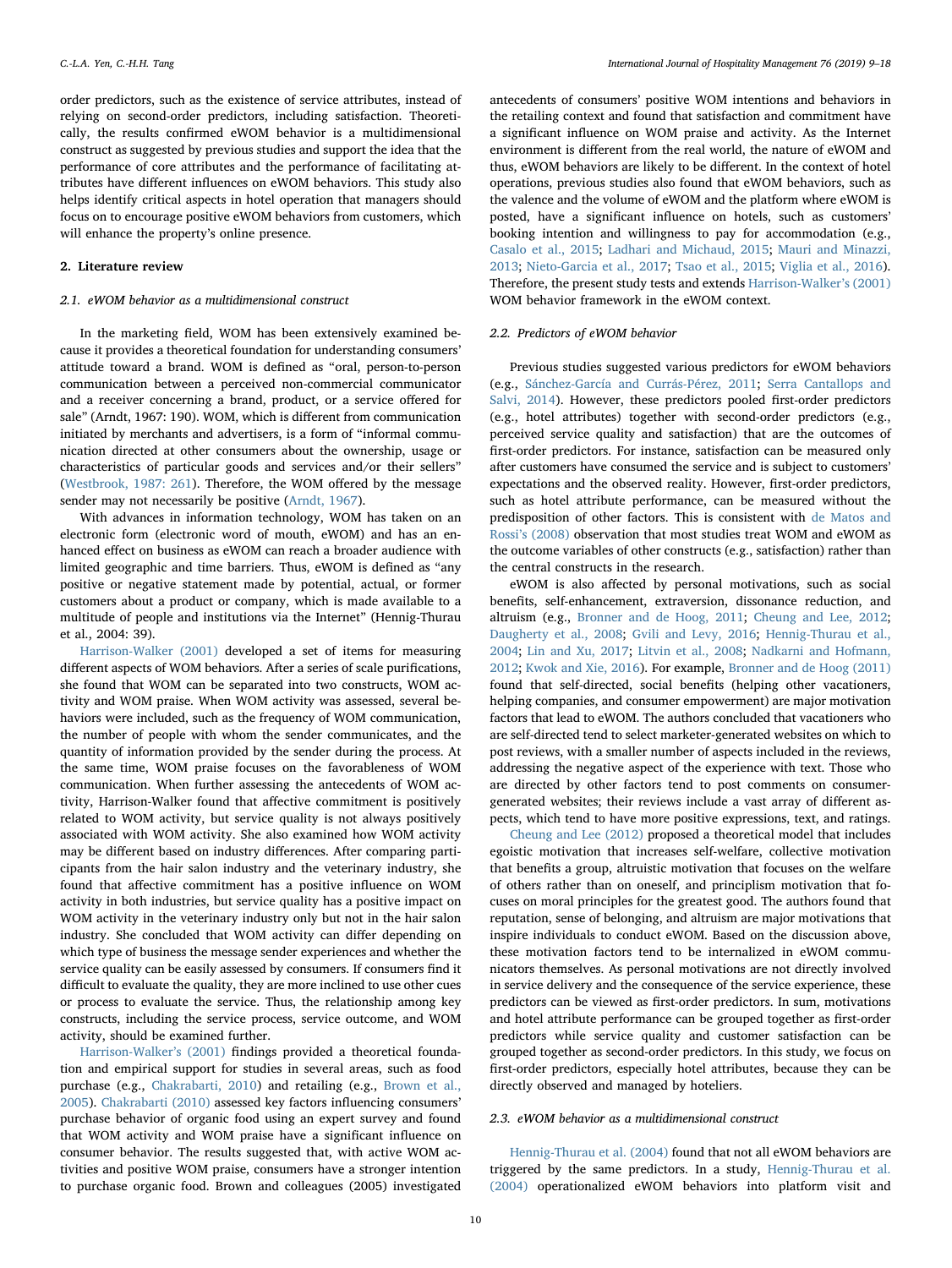comment writing. The authors identified eight eWOM predictors: platform assistance, venting negative feelings, concern for other consumers, extraversion/positive self-enhancement, social benefits, economic incentives, helping the company, and advice seeking. The analysis showed that all eight factors except helping the company influence platform visit frequency. However, only four of the eight predictors (concern for other consumers, extraversion, social benefits, and economic incentives) influence comment writing. The authors also found that venting negative feelings may influence the frequency of visiting opinion platforms but does not influence the number of comments written on opinion platforms by consumers. When applied within the context of the hotel business, different predictors may prompt eWOM praise and eWOM activity.

We operationalized eWOM behaviors in four dimensions: intention, frequency, thoroughness, and praise, based on Harrison-Walker's (2001) conceptual model. Harrison-Walker measured WOM activity by the frequency of communication, the number of participants, and the quantity of information provided by the message sender. WOM praise was measured by the valence of the communication. In the current study, intention reflects the likelihood an individual would engage in eWOM, while frequency reflects the occurrence an individual engages in eWOM. Both represent the concept of WOM activity proposed by Harrison-Walker. In contrast, other studies (e.g., [de Matos and Rossi,](#page-8-20) [2008\)](#page-8-20) suggested that eWOM should also be assessed from the perspective of the content of the message as the valence has been found to have a significant influence on consumer behaviors (e.g., [Chakrabarti,](#page-8-14) [2010;](#page-8-14) [Lin and Xu, 2017](#page-8-24); [Tsao et al., 2015](#page-9-3)). Therefore, we assessed the content of eWOM with thoroughness (the quantity of information) and praise (the valence of the information).

## 2.4. Hotel attribute performance and eWOM behaviors

Studies have shown that hotel attributes influence customers' perception of service quality and stay experience. For instance, [Yavas and](#page-9-5) [Babakus \(2005\)](#page-9-5) compared business and leisure travelers' preferences and found that these two groups of travelers emphasized different attributes. Although business and leisure customers prioritize general amenities as the most important attribute, business travelers view convenience as the second most important attribute, but leisure travelers view reservation and check-in/out as the second most important attribute. [Lockyer and Roberts \(2009\)](#page-8-27) explored key factors that may trigger customers' hotel selection and found that customers use different criteria based on the length of stay. The authors found that for hotel guests who stay only overnight, convenience is the most critical attribute. These guests feel that they can tolerate most situations because their stay is very short. However, for those staying more than one night, tangible attributes, such as guest room conditions, become important.

In the hotel business, core attributes are mostly related to the tangible aspects of the hotel, such as the guest room, the reservation system, swimming pool, or the business center [\(Slevitch and Oh, 2010](#page-8-10)). However, customers' experience in a hotel is not limited to physical aspects. The experience also depends on intangible services: the interpersonal interaction between service providers and customers. Facilitating attributes, defined as professionalism and the attitude demonstrated by service staff and the recovery speed from service failure, complete a customer's assessment of his or her hotel stay experience ([Slevitch and Oh, 2010\)](#page-8-10). Identifying hotel attributes that are perceived as important to hotel guests will enable hotel managers to improve current practices to meet customers' expectations.

According to [Sparks and Browning](#page-8-28)'s (2010) study, customers often complain about room features, such as the size of the room, the cleanliness of the room, and the condition of the furniture and the equipment in the room, followed by the services they received, including employee behavior toward the guests, such as being unhelpful, unfriendly, uncooperative, etc. As the core attributes are basic and

central to a customer's experience and satisfaction, it can be hypothesized that they have a significant influence on eWOM activities, such as intention and frequency.

Although most studies focus on the performance of core attributes and their influence on eWOM behaviors, the performance of facilitating attributes also plays a critical role in the service experience, in which facilitating attributes complement and enhance core attributes ([Gronroos, 2000](#page-8-29); [Lovelock and Wirtz, 2011\)](#page-8-30). Thus, the facilitating attributes would have more influence on the valence of eWOM, which is related to the content behavior of eWOM. For instance, [Choi and Choi](#page-8-31) [\(2014\)](#page-8-31) examined the effects of perceived service recovery justice on customers' WOM behaviors. The authors found that the service recovery performed by service providers positively influences customers' WOM behaviors. When consumers perceive that there are fair policies and practices that address the problem, and personnel show care and communicate with consumers with a positive attitude, consumers are more willing to say positive things about the company.

In the general hospitality operations context, several studies have found attribute performance is an important predictor of eWOM behaviors. For instance, [Jeong and Jang \(2011\)](#page-8-32) found that restaurant service employees can trigger customers' positive motivation to post comments. [Zhang et al. \(2014\)](#page-9-0) also examined the relationship between attribute performance and eWOM in a restaurant setting. They found that attribute performance has an asymmetric impact on positive and negative WOM. Specifically, they found that "food taste, restaurant environment, and service have an impact on customer positive eWOM; whereas food taste, physical environment, and price have an impact on negative eWOM" (Zhang et al., 2014: 174). In the hotel context, [Hartline and Jones \(1996\)](#page-8-33) explored the relationship between attribute performance and WOM intentions. The authors found that housekeeping staff performance has a direct effect on WOM intentions, which does not involve satisfaction. These studies also support the idea that consumers evaluate service experience based on the performance of the attributes, individually and collectively. However, the performance of each attribute influences consumers differently in terms of their eWOM behaviors. As core and facilitating attributes may have different weights on consumer behaviors, it is also assumed that consumers' eWOM behaviors could differ based on attribute performance. Based on the discussion above, we proposed the following hypotheses:

H1a. The performance of core attributes positively correlates with eWOM activities (intention, frequency, and thoroughness).

H1b. The performance of core attributes positively correlates with eWOM praise.

H1c. The performance of facilitating attributes positively correlates with eWOM praise.

When assessing the relationship between attribute performance and consumer behaviors, [Hui et al. \(2004\)](#page-8-34) found that there are interactions between process quality attributes and outcome quality attributes. According to the authors' explanation, process quality attributes are similar to core attributes, and outcome quality attributes are similar to facilitating attributes. The authors found that these attributes have significant interactive effects on customer satisfaction and post-consumption behaviors. Core attributes have a stronger influence on customer satisfaction and post-consumption behaviors when facilitating attributes are favorable than when they are unfavorable. [Slevitch and](#page-8-10) [Oh \(2010\)](#page-8-10) examined the relationship between the performance of core attributes and attribute performance in the hotel setting. They found that core and facilitating attributes are separate dimensions and influence customer satisfaction. Specifically, the results suggested that the performance of core attributes moderates the effect of the performance of facilitating attributes on customer satisfaction. The authors concluded that more attention should be assigned to core attributes so they maintain a positive performance. When "this condition is met, facilitating attributes will play their positive role" ([Slevitch & Oh, 2010:](#page-8-10)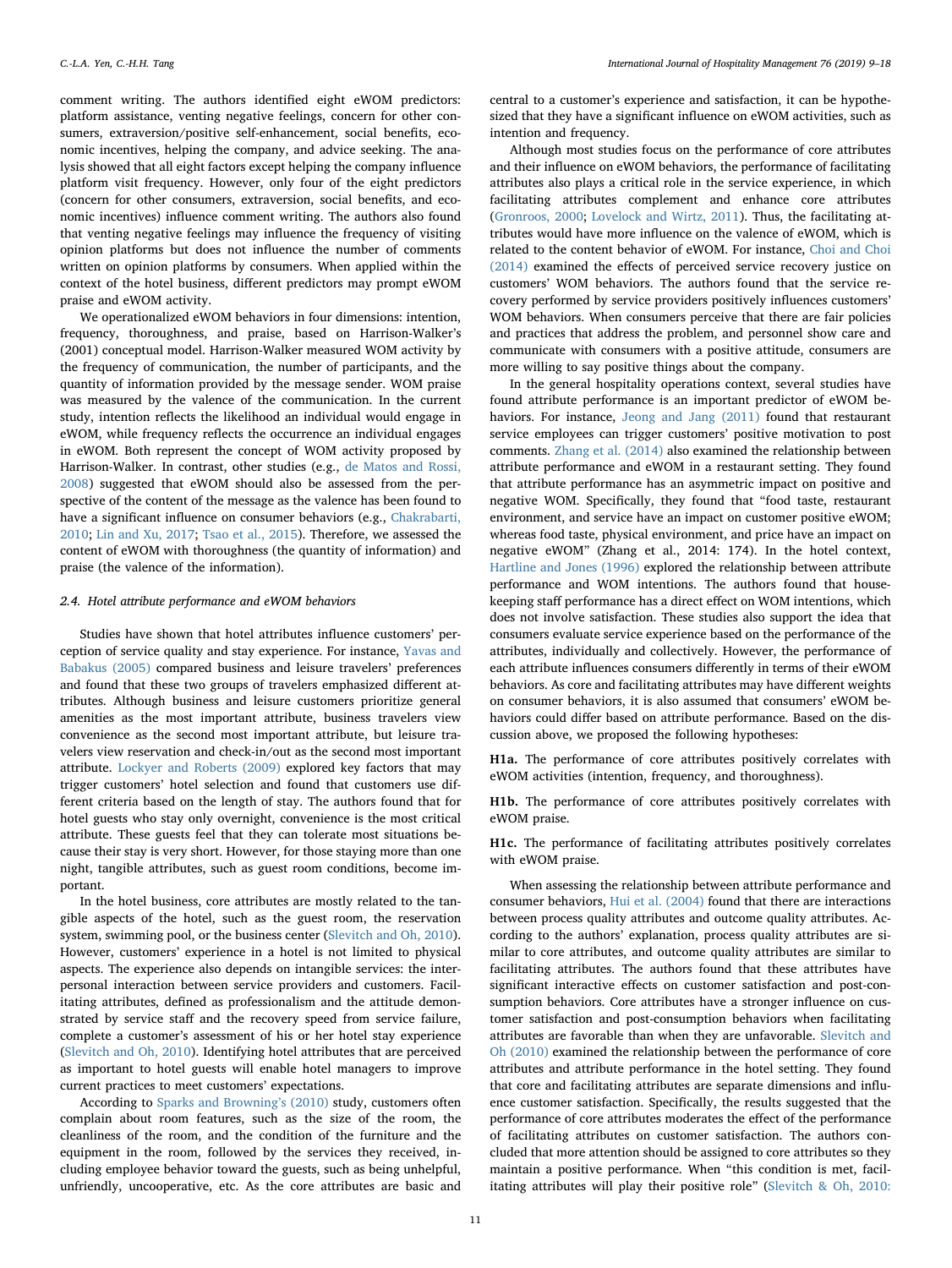#### <span id="page-3-0"></span>Table 1

Selected eWOM study overview.

| Author                      | Findings                                                                                                                                                                                                                                                                                                                                                          | Study Variable Supported |
|-----------------------------|-------------------------------------------------------------------------------------------------------------------------------------------------------------------------------------------------------------------------------------------------------------------------------------------------------------------------------------------------------------------|--------------------------|
| Bronner and de Hoog (2011)  | The findings suggest that individuals are motived by different factors to engage in eWOM behaviors, including the<br>content and the selection of the platform for posting. Especially these motivations are more self-centered.                                                                                                                                  | eWOM activity and praise |
| Casalo et al. (2015)        | The findings suggest that customers are more likely to book a hotel that appears on the best hotels list rated by an<br>online travel community.                                                                                                                                                                                                                  | eWOM praise              |
| Gvili and Levy (2016)       | The findings suggest that eWOM is perceived creditable when the content is informative. Additionally, the channel<br>used to distribute eWOM and the format/tone used in eWOM also influence the perceived creditability of eWOM.                                                                                                                                 | eWOM praise              |
| Hennig-Thurau et al. (2004) | The findings identify seven factors that motivate individuals to engage in eWOM, including platform assistance,<br>venting negative experience, concern for other consumers, extraversion, social benefits, economic incentives, helping<br>the company and advice seeking.                                                                                       | eWOM activity            |
| Kwok and Xie (2016)         | The findings suggest that (1) reviews with a lower rating on the property are more helpful, (2) reviews written by<br>reviews with higher status, longer membership, and have visited more cities are voted more helpful, (3) reviews with<br>manager responses are voted more helpful.                                                                           | eWOM praise              |
| Ladhari and Michaud (2015)  | The findings suggest that when a hotel has more positive comments online, customers tend to (1) have a more positive<br>attitude toward the property, (2) develop a sense of trust, (3) perceive a positive service quality, and (4) be more<br>inclined to make a reservation with this property.                                                                | eWOM praise              |
| Lin and Xu $(2017)$         | The findings suggest that review valence not only has an effect on perceived reviewer trustworthiness, it also had an<br>influence on brand attitude and purchase intention. A positive review will enhance reviewer trustworthiness since it is<br>viewed as being fair and believable, and it can predict a stronger purchase intention than a negative review. | eWOM praise              |
| Mauri and Minazzi (2013)    | The findings suggest that the prevalence of positive/negative comments will increase/decrease the hotel purchase<br>intention and the level of expectation from customers.                                                                                                                                                                                        | eWOM praise              |
| Nieto-Garcia et al. (2017)  | The findings suggest that both eWOM valence and volume will influence consumers' willingness to pay.                                                                                                                                                                                                                                                              | eWOM activity and praise |
| Tsao et al. (2015)          | The findings suggest that positive online hotel reviews can enhance consumer booking intentions, while the number of<br>reviews will influence the perceived valence of the review. Customers are willing to pay more if the valence and the<br>volume of eWOM are high.                                                                                          | eWOM praise              |
| Viglia et al. (2016)        | The findings suggest that when the valence of eWOM (review score) is higher, hotels would have higher occupancy.                                                                                                                                                                                                                                                  | eWOM praise              |

[565](#page-8-10)), and additional input into facilitating attributes will generate the results desired by hoteliers. [Table 1](#page-3-0) provides an overview of findings from selected studies related to eWOM behaviors. Based on the discussion above, we propose the following hypotheses:

H2. For eWOM behaviors, the effect of the performance of facilitating attributes is stronger on the positive performance of core attributes than on the negative performance of core attributes.

## 3. Methodology

#### 3.1. Instrument

An online instrument was developed to capture the effects of hotel attribute performance on the four chosen eWOM behaviors (intention, frequency, thoroughness, and praise). The instrument has three sections. The first section collected information about respondents' demographics, lodging preferences, previous eWOM experience, and attitudes toward incentives and convenience provided by eWOM platforms. The variables that might affect eWOM behaviors (e.g., [Hennig-Thurau et al., 2004;](#page-8-23) [Sun et al., 2006](#page-9-6)) were examined using a seven-point Likert scale. An example item is "I would write comments on online media because I believe hotels are more accommodating when I publicize the matter"  $(1 =$  Strongly Disagree,  $7 =$  Strongly Agree).

The second section included treatments that stimulate a hotel stay experience. Many studies have empirically shown that scenario-based methods are good ways of assessing service quality and customer satisfaction in the hospitality field [\(Chan et al., 2007](#page-8-35); [Collie et al., 2000](#page-8-36); [Slevitch and Oh, 2010](#page-8-10)). The treatment was a  $2 \times 2$  design: two attribute types (core and facilitating) and two performance levels (positive and negative). The scenario was based on a midscale hotel because a chain-scale pipeline report published by [Smith Travel Research \(2015\)](#page-8-37) stated that as of January 2015 upper midscale and midscale hotels have the largest share of room supply (27.3%) and the largest number of

brands. Core attributes and facilitating attributes were operationalized by guest room cleanliness and professionalism of the staff and service recovery, respectively. The four scenarios were (1) positive core/positive facilitating  $(+C/+F)$ , (2) negative core/negative facilitating  $(-C/-F)$ −F), (3) positive core/negative facilitating (+C/−F), and (4) negative core/positive facilitating (−C/+F) (see [Appendix A\)](#page-7-0).

The last section measured four eWOM behaviors after receiving the treatment: three eWOM activities (the intention, frequency, and thoroughness of posting eWOM) and eWOM praise. The measurement items were adapted from [Harrison-Walker \(2001\)](#page-8-8) using a seven-point Likert scale. An example item is "I would mention this hotel more frequently than other hotels in my online posting" (1 = Strongly Disagree, 7 = Strongly Agree).

## 3.2. Data collection

The target sample was consumers who had stayed in a hotel within the previous six months and shared their hotel experience on an online platform (such as Facebook or TripAdvisor). The data were collected through Qualtrics, an online survey service company. The participants had to be at least 18 years old because they were more likely to make or influence the hotel reservation decision. To test the validity of the instrument, a pilot study with 35 participants was conducted, who are regular individuals who had stayed at a hotel during the previous sixmonth period. Revisions based on the pilot test were incorporated in the final questionnaire to improve clarity and validity.

As the data were collected from a paid panel, a stringent screening mechanism was employed to ensure data quality. For example, certain measurement items were repeated in positive and negative wording. If respondents provided contradictory answers, then the observation was deleted. Observations were also deleted if they showed the same choice option for all questions. As a result, only 252 out of the 517 observations collected were retained for analysis. To check non-response bias, the incomplete responses were compared to the complete responses for demographics, hotel preference, and previous eWOM experience. No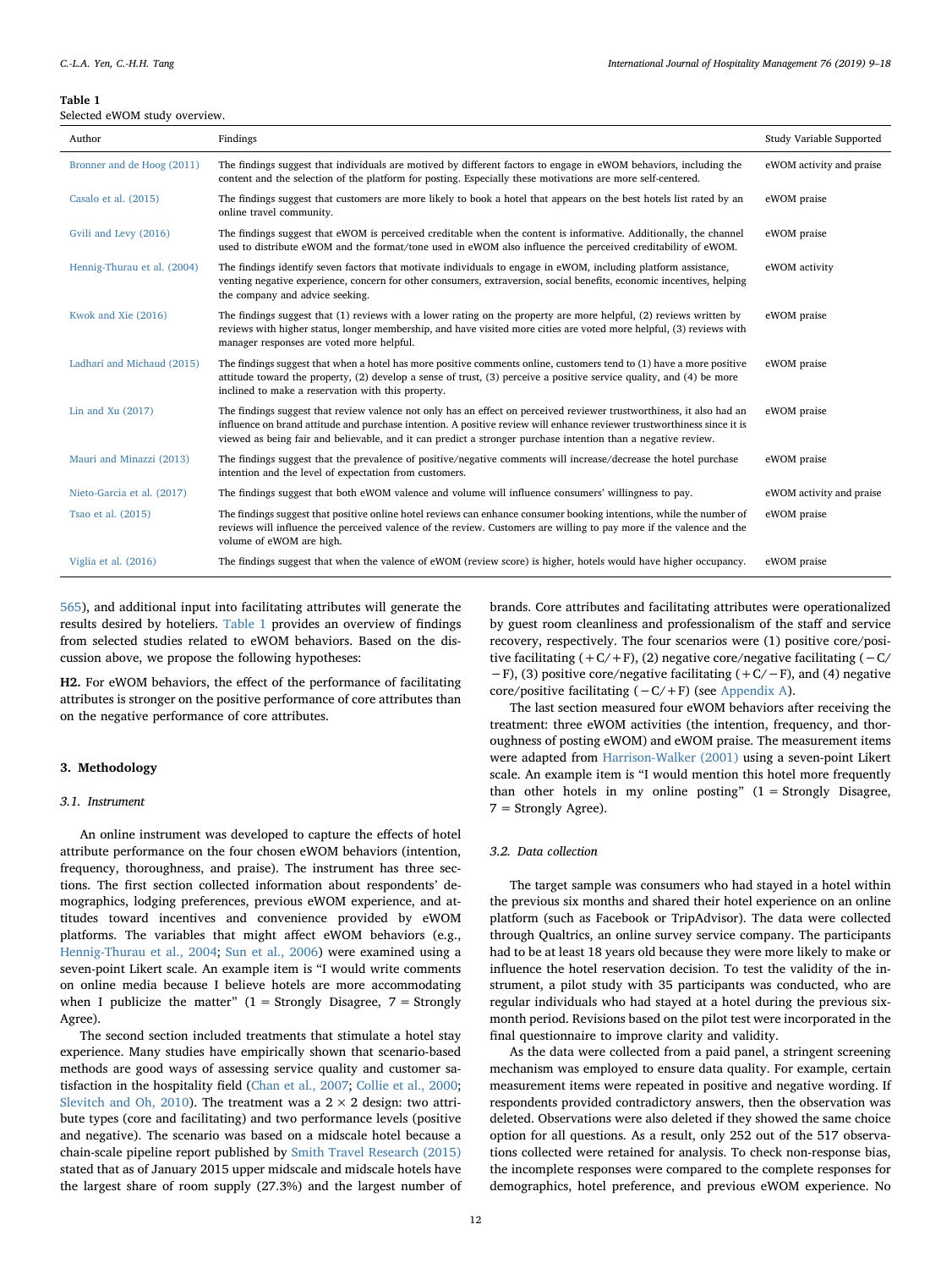statistically significant difference was identified. All respondents were randomly assigned to one of four treatment scenarios. The number of responses was about the same for the four scenarios, ranging between 61 and 66.

#### 3.3. Analysis procedures

For hypothesis testing, the present study had to establish a best-fit model for each of the eWOM behaviors based on a pool of 14 first-order predictors. To facilitate the model selection process, we employed a screening process to identify the variables that clearly do not have predictive power over eWOM behaviors. The predictors were first categorized into five groups based on the literature review. They were demographics, hotel experience, previous eWOM experience, hotel attribute performance, and platform assistance and incentives. Each eWOM behavior was then regressed on each of the predictor groups. The groups that did not have statistically significant predictive power for all four eWOM behaviors were excluded from the final model for hypothesis testing. The Akaike information criterion (AIC) and Schwarz's Bayesian information criterion (BIC) are presented in [Table 3](#page-5-0) in addition to common regression model fit statistics to provide additional model fit information. Both model selection criteria were based on the value of the likelihood function and included a penalty for the number of variables used. The BIC penalized the number of variables included stronger than does the AIC. Smaller AIC and BIC values indicate better-fitting models.

After the models were established, we used multivariate multiple regression to examine the direction and size of the predictors' influence on the four eWOM behaviors. At the individual model level, multivariate multiple regression is identical to ordinary least squares (OLS) regression. The advantage of multivariate multiple regression is that it facilitates the comparison among coefficients of the same predictor on different models. Hypotheses H1a, H1b, and H1c were tested based on the results of the multivariate multiple regression and the comparisons of the same predictor's coefficients in different eWOM behaviors. To test Hypothesis H2, we ran the same models on two sub-samples: the positive core attributes performance sample and the negative core attributes performance sample. We did not use the typical approach of including an interaction term of core and facilitating attributes because both variables were dummies and the interaction term would have resulted in comparing only the positive-core/positive-facilitating group with the rest of the three combinations.

### 4. Results

The sample profile and predictor summaries are presented in [Table 2.](#page-4-0) The sample was evenly distributed among age groups between 18 and 65 years, with a slight dip in the 36–45 years group. The majority of respondents had at least a college degree or some college (82.2%) and held a full-time position in various industries (73.2%). Thirty-six point five percent of the respondents stayed at a hotel one to three times per year, while the rest stayed at least four times. On average, they stayed at a hotel for three to five nights (51.2%), and they mainly stayed for leisure purposes (64.3%). Upper-upscale hotels were the most common type of choice (29.4%), followed by upper midscale (27.8%). The majority of the respondents (74.5%) booked their hotels online for at least half of their trips. Only a small portion of participants (3.2%) had never commented on their hotel experience. All subjects in the sample had posting consumption experience online, but the majority (67%) posted about less than half of their consumption experiences. The Kruskal-Wallis test results showed no statistically significant difference in the distribution of demographic variables among the four attribute performance treatments.

Multivariate analysis of variance (MANOVA) was conducted to examine the effect of each predictor group on the four eWOM behaviors as a whole. Only previous eWOM experience (F = 2.25,  $p < 0.01$ ) and

<span id="page-4-0"></span>

| î |  |
|---|--|
|---|--|

| Summary of sample characteristics and control variables. |  |  |  |
|----------------------------------------------------------|--|--|--|
|----------------------------------------------------------|--|--|--|

| Variable                                         | Categories                           | Total sample<br>$(n = 252)$ |  |  |  |
|--------------------------------------------------|--------------------------------------|-----------------------------|--|--|--|
|                                                  |                                      |                             |  |  |  |
| Demographics:<br>Age                             | $18 - 25$                            | 70 (27.78%)                 |  |  |  |
|                                                  | 26–35                                | 74 (29.37%)                 |  |  |  |
|                                                  | $36 - 45$                            | 40 (15.87%)                 |  |  |  |
|                                                  | $46 - 65$                            | 61 (24.21%)                 |  |  |  |
|                                                  | 66 and above                         | 7(2.78%)                    |  |  |  |
| Gender                                           | Male                                 | 125 (49.60%)                |  |  |  |
|                                                  | Female                               | 127 (50.40%)                |  |  |  |
| Education                                        | High school                          | 45 (17.86%)                 |  |  |  |
|                                                  | College                              | 164 (65.08%)                |  |  |  |
|                                                  | Postgraduate                         | 38 (15.08%)                 |  |  |  |
|                                                  | Professional degree                  | 5 (1.98%)                   |  |  |  |
| Job characteristics                              | Skilled workers                      | 36 (14.29%)                 |  |  |  |
|                                                  | Retired                              | 23 (9.13%)                  |  |  |  |
|                                                  | <b>Business owner</b>                | 18 (7.14%)                  |  |  |  |
|                                                  | Managerial                           | 35 (13.89%)                 |  |  |  |
|                                                  | Students                             | 45 (17.86%)                 |  |  |  |
|                                                  | Office worker                        | 39 (15.48%)                 |  |  |  |
|                                                  | Others                               | 56 (22.22%)                 |  |  |  |
| Hotel experience:                                |                                      |                             |  |  |  |
| # of hotel stays per year                        | $1-3$ times                          | 92 (36.51%)                 |  |  |  |
|                                                  | 4–6 times                            | 100 (39.68%)                |  |  |  |
|                                                  | 7-9 times                            | 34 (13.49%)                 |  |  |  |
|                                                  | 10 times or more                     | 26 (10.32%)                 |  |  |  |
| Average length of hotel stay                     | $1-2$ nights                         | 98 (38.89%)                 |  |  |  |
|                                                  | 3-5 nights                           | 129 (51.19%)                |  |  |  |
|                                                  | 6–9 nights                           | 20 (7.94%)                  |  |  |  |
|                                                  | 10 nights or more                    | 5 (1.98%)                   |  |  |  |
| Reasons for hotel stays                          | Leisure                              | 162 (64.29%)                |  |  |  |
|                                                  | <b>Business</b>                      | 50 (19.84%)                 |  |  |  |
|                                                  | Visiting family and<br>friends       | 40 (15.87%)                 |  |  |  |
|                                                  |                                      |                             |  |  |  |
| Preferred hotel scale                            | Luxury hotel                         | 22 (8.73%)                  |  |  |  |
|                                                  | Upper-upscale hotel<br>Upscale hotel | 74 (29.37%)<br>44 (17.46%)  |  |  |  |
|                                                  | Upper mid-scale hotel                | 70 (27.78%)                 |  |  |  |
|                                                  | Mid-scale hotel                      | 23 (9.13%)                  |  |  |  |
|                                                  | Economy hotel                        | 15 (5.95%)                  |  |  |  |
|                                                  | Independent hotel                    | 4 (1.59%)                   |  |  |  |
|                                                  |                                      |                             |  |  |  |
| eWOM experience:<br>How often did you post hotel | Never                                | 8 (3.17%)                   |  |  |  |
| experience online?                               | Less than half of the                | 74 (29.37%)                 |  |  |  |
|                                                  | trips                                |                             |  |  |  |
|                                                  | About half of the trips              | 72 (28.57%)                 |  |  |  |
|                                                  | More than half of the                | 63 (25%)                    |  |  |  |
|                                                  | trips                                |                             |  |  |  |
|                                                  | All trips                            | 35 (13.89%)                 |  |  |  |
| Platform incentives:                             |                                      |                             |  |  |  |
| I would write comments on online media because   |                                      |                             |  |  |  |
| of monetary incentives                           |                                      | 4.52 (1.73)                 |  |  |  |
| of non-monetary incentives (e.g., reward points) |                                      | 4.56 (1.67)                 |  |  |  |
| it is convenient.                                |                                      | 5.01(1.41)                  |  |  |  |

Note: 1. The responses to the three platform incentives questions are based on the scale between 1 (strongly disagree) and 7 (strongly agree). 2. The figures in the parentheses are the percentage of the respondents or standard deviations (for platform incentives questions).

attribute performance (F = 13.14,  $p$  < 0.01) showed a statistically significant effect. This preliminary result is consistent with the authors' postulation that attribute performance plays an important role in eWOM behaviors.

[Table 3](#page-5-0) presents the model fit statistics of each of the predictor groups and the final model. Although commonly used as control variables in consumer behavior studies, the demographics and hotel experience predictors did not have predictive power for any of the eWOM behaviors in the F-test, suggesting that they might not be important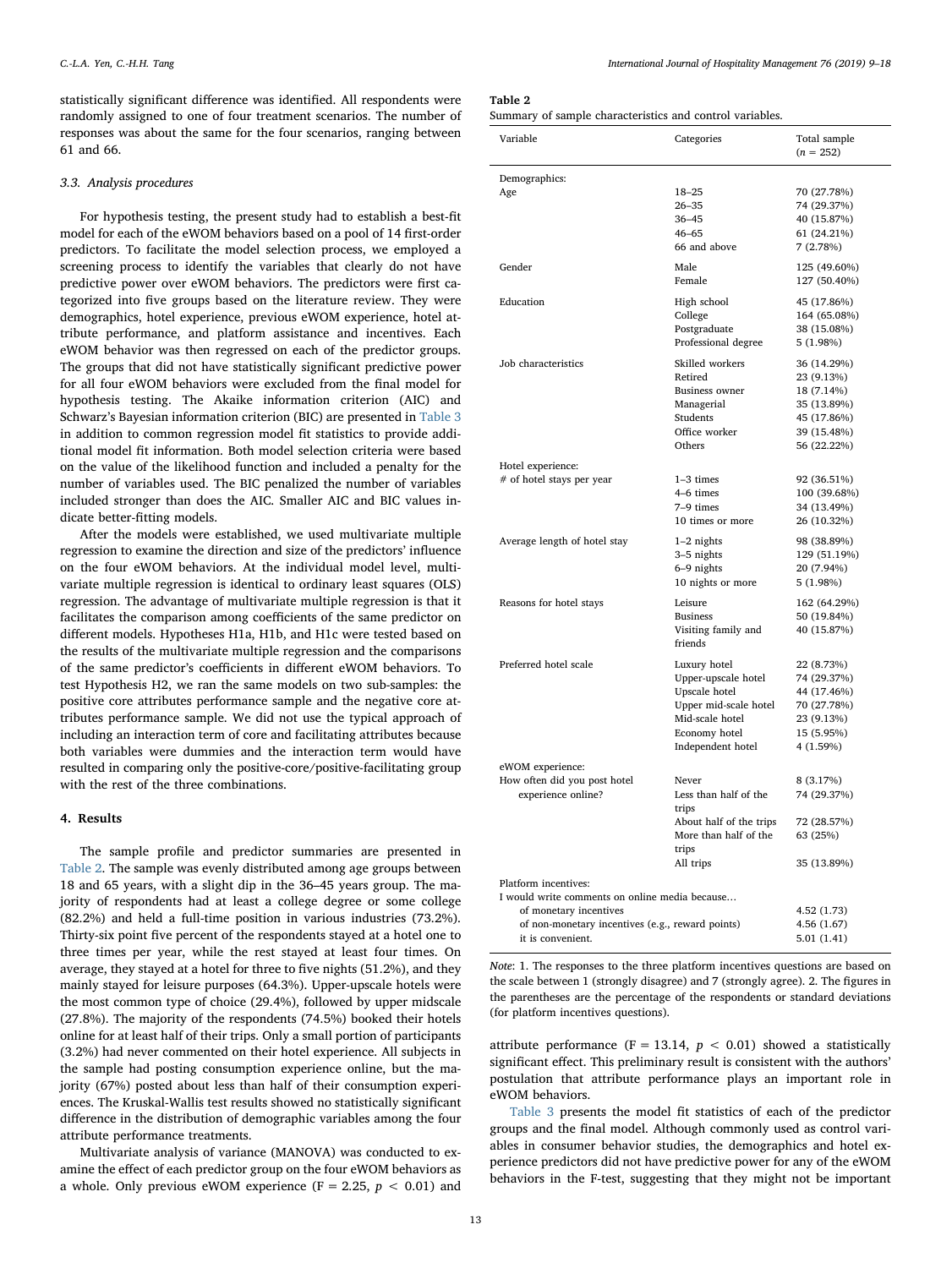#### <span id="page-5-0"></span>Table 3

Model fit statistics of eWOM behavior predictive models

|                                                                                 | F-test               | <b>RMSE</b> | $R^2$ | Adj. $R^2$ | <b>AIC</b> | <b>BIC</b> |
|---------------------------------------------------------------------------------|----------------------|-------------|-------|------------|------------|------------|
| Panel A: $Y = eWOM$ Intention                                                   |                      |             |       |            |            |            |
| Demographic variables                                                           | 0.43                 | 1.640       | 0.007 | $-0.009$   | 969.34     | 986.99     |
| Hotel experience variables                                                      | 1.07                 | 1.631       | 0.017 | 0.001      | 966.75     | 984.40     |
| Prior eWOM experience                                                           | 22.45                | 1.567       | 0.082 | 0.079      | 943.40     | 950.47     |
| Core/facilitating attribute performance                                         | 5.80                 | 1.602       | 0.045 | 0.037      | 955.61     | 966.20     |
| Incentive variables                                                             | $4.83$ <sup>**</sup> | 1.596       | 0.055 | 0.044      | 954.76     | 968.88     |
| Prior eWOM experience $+$ Incentive $+$ core/facilitating attribute performance | $8.69***$            | 1.500       | 0.175 | 0.155      | 926.48     | 951.18     |
| Panel B: $Y = eWOM$ Frequency                                                   |                      |             |       |            |            |            |
| Demographic variables                                                           | 0.59                 | 1.651       | 0.009 | $-0.007$   | 972.66     | 990.31     |
| Hotel experience variables                                                      | 2.10                 | 1.631       | 0.081 | 0.033      | 966.61     | 984.26     |
| Prior eWOM experience                                                           | $15.69***$           | 1.600       | 0.059 | 0.055      | 953.71     | 960.77     |
| Core/facilitating attribute performance                                         | $5.32^*$             | 1.618       | 0.041 | 0.033      | 960.50     | 971.09     |
| Incentive variables                                                             | 5.03                 | 1.607       | 0.057 | 0.046      | 958.15     | 972.27     |
| Prior eWOM experience $+$ Incentive $+$ core/facilitating attribute performance | $7.21***$            | 1.535       | 0.150 | 0.129      | 938.08     | 962.79     |
| Panel C: $Y = eWOM$ Thoroughness                                                |                      |             |       |            |            |            |
| Demographic variables                                                           | 0.06                 | 1.518       | 0.001 | $-0.015$   | 930.52     | 948.16     |
| Hotel experience variables                                                      | 0.46                 | 1.513       | 0.008 | $-0.009$   | 928.88     | 946.53     |
| Prior eWOM experience                                                           | $13.54***$           | 1.471       | 0.051 | 0.048      | 911.48     | 918.53     |
| Core/facilitating attribute performance                                         | 1.07                 | 1.506       | 0.009 | 0.001      | 924.61     | 935.20     |
| Incentive variables                                                             | $5.06^{**}$          | 1.471       | 0.058 | 0.046      | 913.78     | 927.90     |
| Prior eWOM experience $+$ Incentive $+$ core/facilitating attribute performance | 4.94                 | 1.441       | 0.108 | 0.086      | 905.99     | 930.69     |
| Panel D: $Y = eWOM$ Praise                                                      |                      |             |       |            |            |            |
| Demographic variables                                                           | 1.19                 | 2.071       | 0.019 | 0.003      | 1086.95    | 1104.59    |
| Hotel experience variables                                                      | 0.88                 | 2.076       | 0.014 | $-0.002$   | 1088.21    | 1105.86    |
| Prior eWOM experience                                                           | 3.53                 | 2.064       | 0.014 | 0.010      | 1082.25    | 1089.31    |
| Core/facilitating attribute performance                                         | $48.27***$           | 1.768       | 0.279 | 0.274      | 1005.21    | 1015.80    |
| Incentive variables                                                             | 3.69                 | 2.041       | 0.043 | 0.031      | 1078.76    | 1092.88    |
| Prior eWOM experience $+$ Incentive $+$ core/facilitating attribute performance | $20.13^\ast$         | 1.718       | 0.330 | 0.314      | 994.77     | 1019.48    |

Note:

<span id="page-5-4"></span><span id="page-5-3"></span><span id="page-5-2"></span>\*\*\*  $p < 0.001$ . \*\*  $p < 0.01$ . \*  $p$  < 0.05.

## <span id="page-5-1"></span>Table 4

| Multivariate Multiple Regression Result of Final Model. |  |  |  |  |  |  |
|---------------------------------------------------------|--|--|--|--|--|--|
|---------------------------------------------------------|--|--|--|--|--|--|

| $N = 252$                       | Intention              | Frequency  | Thoroughness | Praise      |
|---------------------------------|------------------------|------------|--------------|-------------|
| Positive core attribute         | $0.711^{\ast\ast\ast}$ | $0.605$ ** | 0.180        | 1.704       |
|                                 | (0.190)                | (0.194)    | (0.182)      | (0.217)     |
| Positive facilitating attribute | $-0.075$               | 0.341      | 0.236        | $1.445***$  |
|                                 | (0.191)                | (0.194)    | (0.182)      | (0.217)     |
| Prior eWOM experience           | $0.424***$             | $0.364***$ | $0.292***$   | $0.250^{*}$ |
|                                 | (0.088)                | (0.090)    | (0.084)      | (0.101)     |
| Monetary incentives             | $-0.009$               | $-0.110$   | 0.062        | 0.001       |
|                                 | (0.086)                | (0.088)    | (0.082)      | (0.098)     |
| Non-monetary incentives         | $-0.004$               | 0.135      | $-0.025$     | 0.167       |
|                                 | (0.090)                | (0.092)    | (0.086)      | (0.103)     |
| Platform convenience            | $0.242***$             | $0.209**$  | $0.209$ **   | 0.093       |
|                                 | (0.070)                | (0.072)    | (0.068)      | (0.081)     |
| Intercept                       | $2.250***$             | 1.879***   | $2.674***$   | 0.253       |
|                                 | (0.474)                | (0.485)    | (0.455)      | (0.543)     |
| $R^2$                           | 0.175                  | 0.150      | 0.108        | 0.330       |
| Adj. $R^2$                      | 0.155                  | 0.129      | 0.086        | 0.314       |
| F                               | $8.68***$              | $7.20***$  | $4.94***$    | $20.13***$  |

Note:

<span id="page-5-5"></span>\*\*\*  $p < 0.001$ .

<span id="page-5-6"></span>\*\*  $p$  < 0.01.

predictors for eWOM behaviors. Thus, we excluded these two groups of predictors from the model in the following analyses. The all-inclusive models' goodness-of-fit statistics were also better than those of the models with individual predictor groups in all eWOM behaviors, suggesting that the added predictors improved the model fit beyond random chance.

A close look at the predictors yielded interesting insights. Platform incentives predicted all four behaviors, indicating potential as a useful management tool. Previous eWOM experience predicted eWOM activities (intention, frequency, and thoroughness) but not eWOM praise. This result suggests that individuals with previous eWOM experience might post frequently and write thoroughly but not necessarily favorably. Attribute performance predicted intention, frequency, and praise but not thoroughness. This result suggests that a good hotel performance might increase the probability of sharing the experience and writing favorable comments but not necessarily promote guests to write thoroughly. The results are preliminary evidence that individual eWOM behaviors may not share the same set of predictors. Overall, the predictors related to previous eWOM experience, attribute performance, and platform incentives were included in the final model for hypothesis testing.

For testing Hypothesis H1a, we employed MANOVA with the three eWOM activities as the dependent variable and core attribute performance as the independent variable while controlling for previous eWOM experience, monetary and nonmonetary incentives and platform convenience. The results show that core attribute performance significantly affects the three eWOM activities as a whole (Wilks' Lambda, Pillai's Trace, Lawley-Hotelling, and Roy's Largest Root all have an F value of 5.6 and significant at 0.01 level). H1a is supported when the three eWOM activities are treated as a whole. However, when the three eWOM activities are tested individually, only eWOM intention and frequency are significantly affected by core attributed performance, while eWOM thoroughness is not [\(Table 4\)](#page-5-1). This result confirms our argument that eWOM is a multi-dimensional construct and each dimension should be examined individually as each dimension could behave differently. Hypothesis H1b was supported in that the performance of core attributes predicts eWOM praise.

The result regarding facilitating attribute is quite interesting. It significantly affects the three eWOM activities as a whole (Wilks' Lambda, Pillai's Trace, Lawley-Hotelling, and Roy's Largest Root all

<span id="page-5-7"></span> $*$  p < 0.05.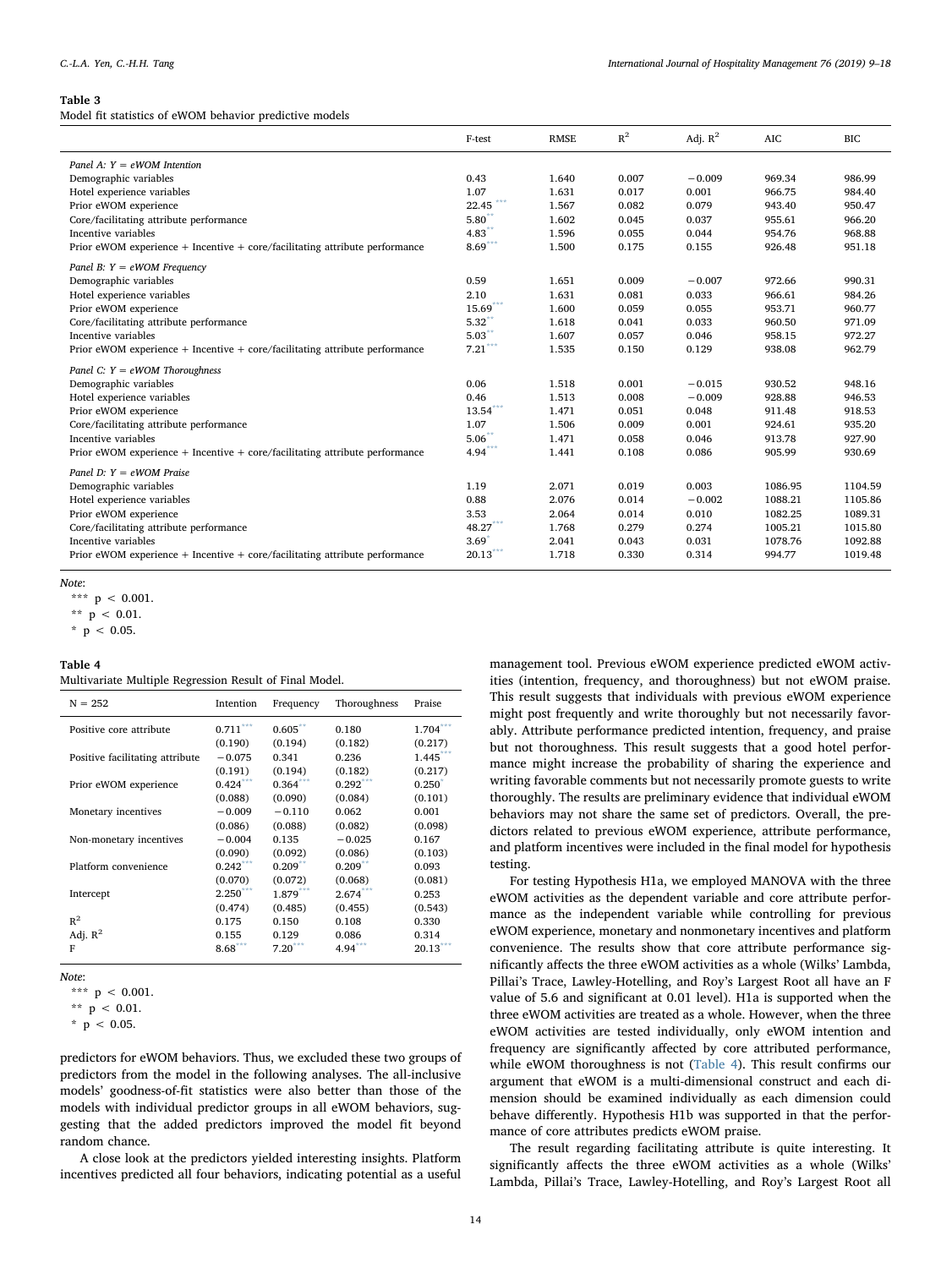#### <span id="page-6-0"></span>Table 5

Multivariate Multiple Regression Comparison Result.

|                                 | Intention            |               | Frequency     |                      | Thoroughness         |               | Positive Valence |                      |
|---------------------------------|----------------------|---------------|---------------|----------------------|----------------------|---------------|------------------|----------------------|
| Core attribute performance      | $+$ (n = 127)        | $- (n = 125)$ | $+$ (n = 127) | $- (n = 125)$        | $+$ (n = 127)        | $- (n = 125)$ | $+$ (n = 127)    | $-$ (n = 125)        |
| Positive facilitating attribute | $0.592$ <sup>*</sup> | $-0.760$      | $1.076$ ***   | $-0.395$             | $0.779***$           | $-0.264$      | 2.063            | 0.848                |
|                                 | (0.222)              | (0.300)       | (0.227)       | (0.304)              | (0.219)              | (0.285)       | (0.259)          | (0.343)              |
| Prior eWOM experience           | $0.412***$           | 0.494         | $0.354***$    | 0.446                | $0.466$ ***          | 0.154         | 0.283            | 0.265                |
|                                 | (0.100)              | (0.144)       | (0.103)       | (0.146)              | (0.099)              | (0.137)       | (0.117)          | (0.165)              |
| Monetary incentives             | $-0.034$             | 0.041         | $-0.020$      | $-0.168$             | 0.053                | 0.095         | 0.176            | $-0.139$             |
|                                 | (0.101)              | (0.135)       | (0.104)       | (0.137)              | (0.100)              | (0.128)       | (0.118)          | (0.155)              |
| Non-monetary incentives         | 0.044                | $-0.062$      | 0.112         | 0.140                | 0.046                | $-0.085$      | 0.028            | 0.284                |
|                                 | (0.107)              | (0.139)       | (0.109)       | (0.141)              | (0.105)              | (0.132)       | (0.125)          | (0.159)              |
| Platform convenience            | $0.294***$           | 0.180         | 0.274         | 0.15                 | 0.253                | 0.182         | 0.159            | 0.044                |
|                                 | (0.083)              | (0.112)       | (0.085)       | (0.113)              | (0.082)              | (0.106)       | (0.097)          | (0.128)              |
| Intercept                       | $2.303***$           | 2.723         | 1.529         | $2.522***$           | $1.544$ <sup>*</sup> | $3.636***$    | 1.069            | 0.857                |
|                                 | (0.591)              | (0.682)       | (0.606)       | (0.690)              | (0.584)              | (0.647)       | (0.691)          | (0.780)              |
| $R^2$                           | 0.231                | 0.163         | 0.281         | 0.117                | 0.278                | 0.057         | 0.389            | 0.111                |
| Adj. $R^2$                      | 0.199                | 0.274         | 0.252         | 0.080                | 0.248                | 0.017         | 0.364            | 0.074                |
| F                               | 7.28                 | 4.62          | $9.47***$     | $3.15$ <sup>**</sup> | $9.30^{1}$           | 1.42          | 15.39***         | $2.97$ <sup>**</sup> |

Note:

<span id="page-6-3"></span>\*\*\*  $p$  < 0.001.

<span id="page-6-1"></span>\*\*  $p$  < 0.01.

<span id="page-6-2"></span> $*$  p < 0.05.

have an F value of 3.09 and significant at 0.01 level) but is not significant for the three eWOM activities individually [\(Table 4](#page-5-1)). This again confirms the risk of treating eWOM as a one-dimensional variable in setting strategies and calls for further investigation. We posited that the effect of facilitating attribute performance might be contingent on that of the core attribute performance. Our investigation results were reported in [Table 5](#page-6-0) and would be discussed later.

The result in [Table 4](#page-5-1) is consistent with Hypothesis H1c because the performance of facilitating attributes statistically significantly predicts only praise. In a further examination, the effect of the performance of core attributes on praise was significantly stronger than the effect on intention (F = 16.11,  $p < 0.01$ ) and frequency (F = 23.98,  $p < 0.01$ ). This result suggests that the relationship between praise and the performance of core attributes and the performance of facilitating attribute is the strongest among all eWOM behavior–predictor combinations. Considering that praise was not predicted by platform incentives and convenience, it is safe to conclude that consumers cannot be bought because their postings are based on their perceived hotel performance, not external incentives. This result suggests that striving to improve the quality of offerings is the most direct way to produce positive comments, especially when neither monetary nor non-monetary incentives affect eWOM praise.

For eWOM intention and frequency, the performance of core attributes has the largest effect size among all predictors. The effect size of previous eWOM experience was larger than that of platform convenience, suggesting that the thoroughness of a post is related to personal habits more than to external factors. Praise, different from the other three behaviors, was not predicted by platform convenience and was the only behavior predicted by the performance of facilitating attributes. Although praise was also positively predicted by previous eWOM experience, the size of the effect was far smaller than those for the performance of core attributes and the performance of facilitating attributes. The only common predictor shared by the four behaviors was previous eWOM experience. Therefore, it is reasonable to conclude that each of the eWOM behaviors has its own unique predictors. This result supports the present study's effort to examine eWOM behavior behaviors individually. The implication is that each eWOM behavior has its own unique dimension and the strategies for managing each behavior should be considered by behavior.

The results indicate that previous eWOM experience has a statistically significant effect on all four behaviors. However, the effects were not statistically significantly different. This result suggests that previous eWOM experience can serve as a baseline predictor for eWOM behaviors. Platform convenience had a statistically significant effect on intention, frequency, and thoroughness, which represent eWOM activity, but not praise. This result suggests that convenience can drive customers to post eWOM but has no effect on the valence of the content. Monetary and non-monetary incentives did not affect any of the behaviors. This result contradicts the common belief that people's eWOM behaviors can be modified by economic benefits.

The results in [Table 5](#page-6-0) are consistent with Hypothesis H2 that the effect of positive performance of facilitating attributes is stronger when the performance of core attributes is positive rather than negative. The differences were statistically significant (Intention:  $\chi^2 = 13.82$ ,  $p < 0.01$ ; Frequency:  $\chi^2 = 15.68$ ,  $p < 0.01$ ; Thoroughness:  $\chi^2 = 8.67$ ,  $p < 0.01$ ; Praise:  $\chi^2 = 8.34$ ,  $p < 0.01$ ).

When the performance of core attributes is positive, the positive performance of facilitating attributes can further improve consumers' intention to share, the frequency of sharing their experiences, and the thoroughness of the posting. When the performance of core attributes is negative, the negative performance of facilitating attributes has no effect on frequency and thoroughness. These results are consistent with [Yen and Tang](#page-9-7)'s (2015) finding that consumers prefer to share positive experiences to build a positive social image. Interestingly, the positive performance of facilitating attributes decreases the intention to post eWOM when the performance of core attributes is negative. A possible explanation could be that the intended posting is negative and a positive performance of facilitating attributes mitigates the intention to post negative comments. This could also explain the lack of a statistically significant effect for the performance of facilitating attributes on intention in [Table 4](#page-5-1), where observations of positive and negative performances of core attributes were pooled together.

Praise is different from the other eWOM behaviors in that it is directly affected by the performance of core attributes and the performance of facilitating attributes. Furthermore, the effect of the performance of facilitating attributes was statistically significantly stronger when the performance of core attributes was positive instead of negative. This result means that the positive performance of facilitating attributes can increase the likelihood of positive eWOM even with a negative performance of core attributes. For the effect of platform convenience, although [Table 4](#page-5-1) shows a positive influence for intention, frequency, and thoroughness, the results in [Table 5](#page-6-0) further reveal that this positive effect exists only for the positive performance of core attributes.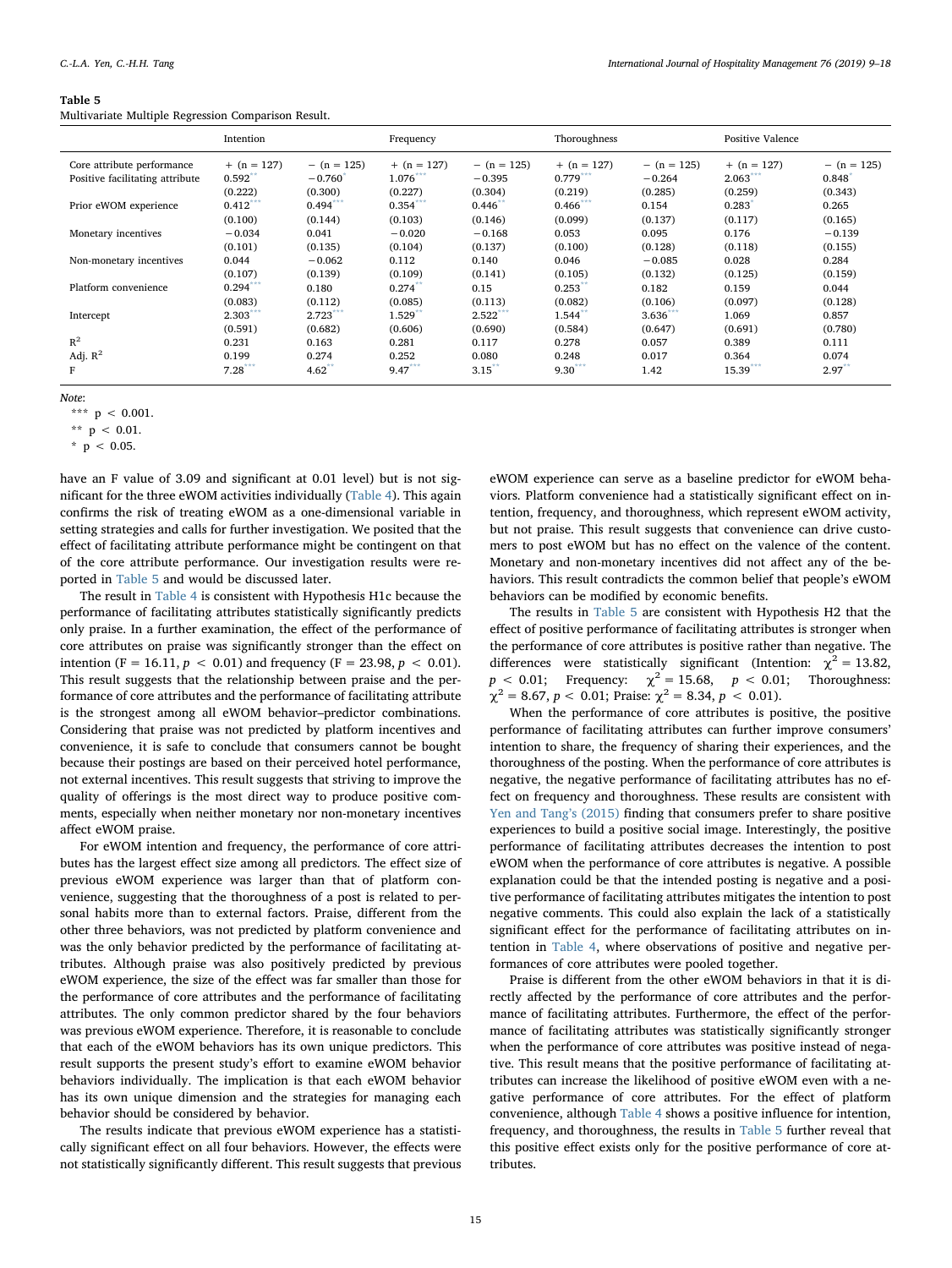#### 5. Conclusion

This study was based on the premise that eWOM activities (i.e., intention, frequency, and thoroughness) and eWOM praise are affected differently by hotel attribute performance. The present study produced four findings to add to the eWOM literature. First, eWOM behavior is a multidimensional construct. Although some of the behaviors may be correlated, individual behaviors have their own unique predictors. Second, demographics and lodging preference do not predict eWOM behaviors. Contrary to common belief, monetary and non-monetary incentives have no effects on eWOM. The drivers of eWOM behaviors are hotel attribute performance, previous eWOM experience, and platform convenience. Third, the performance of core attributes is positively and directly related to intention, frequency, and praise, but the performance of facilitating attributes is directly related to praise only. Fourth, the performance of facilitating attributes can positively affect intention, frequency, and thoroughness only when the performance of core attributes is positive. We also found that the positive performance of facilitating attributes decreases the intention to post eWOM when the performance of core attributes is negative. A possible explanation could be that the intended posting is negative, and a positive performance of facilitating attributes could partially recover the damage done by a negative performance of core attributes.

Experts have advocated that increasing the volume of online reviews can help mitigate negative comments [\(Teixeira and Kornfeld,](#page-9-8) [2013\)](#page-9-8), improve consumer perception [\(Viglia et al., 2014\)](#page-9-9), and eventually, improve operational performance ([Kim et al., 2015](#page-8-38)). The present findings provide managerial implications for improving online review volume and eWOM praise. For example, to increase intention and frequency, managers should improve the performance of core attributes before that of facilitating attributes because facilitating attributes work only under the positive performance of core attributes. When resources are limited, managers should prioritize technology investments that make it easy for guests to post comments and for managers to respond to comments instead of economic incentives that encourage guests to post comments. All of the analysis results point to the importance of the performance of core attributes. Managers should ensure the performance of core attributes before they divert resources to facilitating attributes, platform technology, and economic incentives to customers. Another implication is that the performance of core attributes and the performance of facilitating attributes affect praise directly. This means that consumers' perception of the performance could be affected by their overall hotel stay experience. In managerial practice, this means that to produce positive eWOM, core and facilitating attributes matter. Managers should strive to improve not only the actual performance but also customers' perception of the performance.

Despite the theoretical and managerial contributions, this study is not free of limitations. First, the present study focused on a midscale hotel. The results may not be applicable to other hotel segments because customer expectations and the definition of core and facilitating attributes may be different. For instance, turndown service could be a facilitating attribute at a midscale hotel but may be expected by customers as a core attribute service at a luxury hotel. Future studies should consider these limitations when designing experiments to assess the influence of hotel attributes on eWOM behaviors. This segment differentiation will enable researchers to explore additional interactions and relationships between these constructs to reflect customers' perception of hotel attributes. The present study also focused on first-order predictors that can be directly observed or controlled by hoteliers. Second-order predictors, such as satisfaction, were not included in the model. How these first-order predictors lead to second-order predictors and eventually affect eWOM remains to be studied in future studies, which may identify the causal relation and the mediating effects among first- and second-order predictors on eWOM behaviors. Nevertheless, this study still provides new evidence that individual eWOM behaviors are multidimensional and should be managed accordingly.

#### <span id="page-7-0"></span>Appendix A. – Survey Instrument

## Section 1

#### Demographic Information

- 1. Have you stayed in a hotel in the last 6 months?
- 2. How old are you?
- 3. What is your gender?
- 4. What is the highest level of education you have completed?
- 5. What is the characteristic of your current job?
- Hotel Staying Experience
- 6. How often do you stay in a hotel per year?
- 7. What is the average length of your stay?
- 8. What is the most common reason for you to stay in a hotel?
- 9. What kind of hotel do you usually choose to stay?
- eWOM Experience

10. How often do you share your hotel experience through online media? (e.g. product review sites, social network sites)

- Attitude Convenience & Economic Incentives
- I would write comments on online media because…
- 1. It is more convenient than writing to or calling the hotel.
- 12. … of monetary incentives.

2. … of non-monetary incentives (e.g., reward points, web miles).

## Section 2

#### Negative Core Attribute + Positive Facilitating Attribute

You approached the front desk to check-in. The front desk employee was not there. You had to wait for assistance and when the front desk clerk showed up, it took him awhile to retrieve your reservation. The paperwork and keys for you were not prepared in advance and you had to wait again. He apologized for the inconvenience and proposed to prepare a breakfast-on–the-go bag in case you would be leaving early the next morning. You said okay and agreed to the breakfast-on-the-go proposed by the staff.

Walking through the lobby you could not help noticing the lobby and other public areas had a rather outdated ambiance and were not well maintained. Entering your room you noticed the room door did not have a security latch. The room smelled musty. It was not vacuumed well. There were crumbs and pieces of paper on the floor. The room was dusty. Some items in the room were put in the wrong places.

On the working table in the room you noticed several complimentary snacks: a bottle of water, a chocolate bar, and a couple of baked cookies. The package of snacks was in good condition and backed cookies tasted fresh. You also found a complimentary CD on the side table for relaxation. When you tried to play the CD, you really enjoyed the music and felt relaxed and soothing. The next morning when you checked out, the clerk gave you the breakfast-on-the-go bag as promised.

## Negative Core Attribute + Negative Facilitating Attribute

You approached the front desk to check-in. The front desk employee was not there. You had to wait for assistance and when the front desk clerk showed up, it took him awhile to retrieve your reservation. The paperwork and keys for you were not prepared in advance and you had to wait again. He apologized for the inconvenience and proposed to prepare a breakfast-on–the-go bag in case you would be leaving early the next morning. You said okay and agreed to the breakfast-on-the-go proposed by the clerk.

Walking through the lobby you could not help noticing the lobby and other public areas had a rather outdated ambiance and were not well maintained. Entering your room you noticed the room door did not have a security latch. The room smelled musty. It was not vacuumed well. There were crumbs and pieces of paper on the floor. The room was dusty. Some items in the room were put in the wrong places.

On the working table in your room you noticed a complimentary bottle of water and a chocolate bar. When you took a closer look at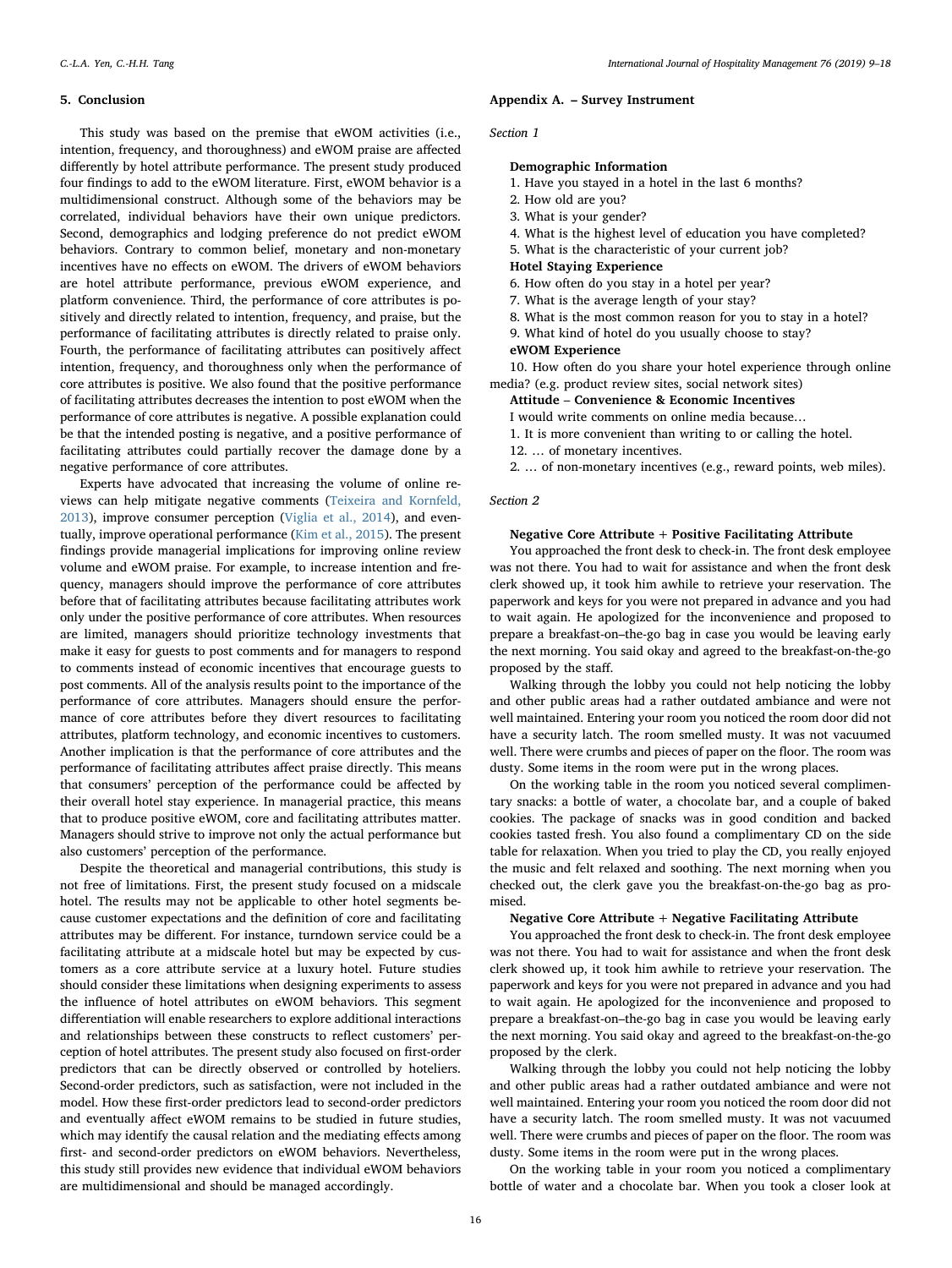them, you noticed the expiration date on the bottle had passed and the chocolate bar package was damaged. You also found a complimentary CD on the side table for relaxation. When you tried to play the CD, the CD player is not working. The next morning when you checked out, the breakfast-on-the go bag was not available and you had to wait 15 min.

### Positive Core Attribute + Positive Facilitating Attribute

You approached the front desk to check-in. The front desk employee welcomed you, processed your paperwork in a matter of seconds, and gave you your room keys. Then the clerk asked if you needed any assistance or had any questions and directed you to your room. In addition, he proposed to prepare a breakfast-on–the-go bag in case you would be leaving early the next morning and you agreed.

Walking through the lobby you could not help noticing the lobby and other public areas were attractively designed and were wellmaintained. Entering your room you noticed the room door had a security latch. The room smelled fresh. The carpet was vacuumed. There was no dust on the furniture. All items in the room were nicely arranged.

On the working table in the room you noticed several complimentary snacks: a bottle of water, a chocolate bar, and a couple of baked cookies. The package of snacks was in good condition and baked cookies tasted fresh. You also found a complimentary CD on the side table for relaxation. When you tried to play the CD, you really enjoyed the music and felt relaxed and soothing. The next morning when you checked out, the staff gave you the breakfast-on-the-go bag as promised.

## Positive Core Attribute + Negative Facilitating Attribute

You approached the front desk to check-in. The front desk employee welcomed you, processed your paperwork in a matter of seconds, and gave you your room keys. Then the clerk asked if you needed any assistance or had any questions and directed you to your room. In addition, he proposed to prepare a breakfast-on–the-go bag in case you would be leaving early the next morning and you agreed.

Walking through the lobby you could not help noticing the lobby and other public areas were attractively designed and were wellmaintained. Entering your room you noticed the room door had a security latch. The room smelled fresh. The carpet was vacuumed. There was no dust on the furniture. All items in the room were nicely arranged.

On the working table in your room you noticed a complimentary bottle of water and a chocolate bar. When you took a closer look at them, you noticed the expiration date on the bottle had passed and the chocolate bar package was damaged. You also found a complimentary CD on the side table for relaxation. When you tried to play the CD, the CD player is not working. The next morning when you checked out, the breakfast-on-the go bag was not available and you had to wait 15 min.

#### Section 3

eWOM behavior: Please image that you experienced the above scenario. How much do you agree or disagree with each of the following statements? (1 strongly disagree − 7 strongly agree)

14. (Intention) I would mention this hotel to others through online platforms (e.g. TripAdvisor or Facebook).

15. (Frequency) I would mention this hotel more frequently than other hotels I have stayed in my online posting (e.g. TripAdvisor or Facebook).

16. (Thoroughness) When I mention this hotel online, I would talk about the hotel in great detail.

17. (Praise) I have only good things to post online about this hotel.

#### References

<span id="page-8-13"></span>[Arndt, J., 1967. Word-of-mouth advertising and informal communication. In: Cox, D.F.](http://refhub.elsevier.com/S0278-4319(17)30727-2/sbref0005) [\(Ed.\), Risk Taking and Information Handling in Consumer Behavior. Harvard](http://refhub.elsevier.com/S0278-4319(17)30727-2/sbref0005) [University, Boston, MA, pp. 188](http://refhub.elsevier.com/S0278-4319(17)30727-2/sbref0005)–239.

- <span id="page-8-11"></span>[Boo, S., Kim, J., 2013. Comparison of negative eWOM intention: an exploratory study. J.](http://refhub.elsevier.com/S0278-4319(17)30727-2/sbref0010) [Qual. Assur. Hosp. Tour. 14 \(1\), 24](http://refhub.elsevier.com/S0278-4319(17)30727-2/sbref0010)–48.
- <span id="page-8-3"></span>[Bronner, F., de Hoog, R., 2011. Vacationers and eWOM: who posts, and why, where, and](http://refhub.elsevier.com/S0278-4319(17)30727-2/sbref0015) [what? J. Travel Res. 50 \(1\), 15](http://refhub.elsevier.com/S0278-4319(17)30727-2/sbref0015)–26.
- <span id="page-8-12"></span>[Brown, T.J., Barry, T.E., Dacin, P.A., Gunst, R.F., 2005. Spreading the word: investigating](http://refhub.elsevier.com/S0278-4319(17)30727-2/sbref0020) antecedents of consumers' [positive word-of-mouth intentions and behaviors in a re](http://refhub.elsevier.com/S0278-4319(17)30727-2/sbref0020)[tailing context. J. Acad. Mark. Sci. 33 \(2\), 123](http://refhub.elsevier.com/S0278-4319(17)30727-2/sbref0020)–138.
- <span id="page-8-15"></span>[Casalo, L., Flavian, C., Guinaliu, M., Ekinci, Y., 2015. Do online hotel rating schemes](http://refhub.elsevier.com/S0278-4319(17)30727-2/sbref0025) infl[uence booking behaviors? Int. J. Hosp. Manag. 49, 28](http://refhub.elsevier.com/S0278-4319(17)30727-2/sbref0025)–36.
- <span id="page-8-14"></span>Chakrabarti, S., 2010. Factors infl[uencing organic food purchase in India](http://refhub.elsevier.com/S0278-4319(17)30727-2/sbref0030) – expert survey [insights. Br. Food J. 112 \(8\), 902](http://refhub.elsevier.com/S0278-4319(17)30727-2/sbref0030)–915.
- <span id="page-8-35"></span>[Chan, H., Wan, L.C., Sin, L.Y., 2007. Hospitality service failures: who will be more dis](http://refhub.elsevier.com/S0278-4319(17)30727-2/sbref0035)satisfi[ed? Int. J. Hosp. Manag. 26 \(3\), 531](http://refhub.elsevier.com/S0278-4319(17)30727-2/sbref0035)–545.
- <span id="page-8-6"></span>[Chaniotakis, I.E., Lymperopoulos, C., 2009. Service quality e](http://refhub.elsevier.com/S0278-4319(17)30727-2/sbref0040)ffect on satisfaction and word [of mouth in the health care industry. Manag. Serv. Qual.: Int. J. 19 \(2\), 229](http://refhub.elsevier.com/S0278-4319(17)30727-2/sbref0040)–242.
- <span id="page-8-4"></span>[Cheung, C., Lee, M., 2012. What drives consumers to spread electronic word of mouth in](http://refhub.elsevier.com/S0278-4319(17)30727-2/sbref0045) [online consumer-opinion platforms. Decis. Support Syst. 53 \(1\), 218](http://refhub.elsevier.com/S0278-4319(17)30727-2/sbref0045)–225.
- <span id="page-8-31"></span>Choi, B., Choi, B., 2014. The eff[ects of perceived service recovery justice on customer](http://refhub.elsevier.com/S0278-4319(17)30727-2/sbref0050) aff[ection, loyalty, and word-of-mouth. Eur. J. Mark. 48 \(1/2\), 108](http://refhub.elsevier.com/S0278-4319(17)30727-2/sbref0050)–131.
- <span id="page-8-36"></span>[Collie, T.A., Sparks, B., Bradley, G., 2000. Investing in interactional justice: a study of the](http://refhub.elsevier.com/S0278-4319(17)30727-2/sbref0055) fair process eff[ect within a hospitality failure context. J. Hosp. Tour. Res. 24 \(4\),](http://refhub.elsevier.com/S0278-4319(17)30727-2/sbref0055) 448–[472](http://refhub.elsevier.com/S0278-4319(17)30727-2/sbref0055).
- <span id="page-8-21"></span>[Daugherty, T., Eastin, M.S., Bright, L., 2008. Exploring consumer motivations for creating](http://refhub.elsevier.com/S0278-4319(17)30727-2/sbref0060) [user-generated content. J. Interact. Advert. 8 \(2\), 16](http://refhub.elsevier.com/S0278-4319(17)30727-2/sbref0060)–25.
- <span id="page-8-20"></span>[de Matos, C., Rossi, C., 2008. Word-of-mouth communications in marketing: a meta](http://refhub.elsevier.com/S0278-4319(17)30727-2/sbref0065)[analytic review of the antecedents and moderators. J. Acad. Mark. Sci. 36 \(4\),](http://refhub.elsevier.com/S0278-4319(17)30727-2/sbref0065) 578–[596](http://refhub.elsevier.com/S0278-4319(17)30727-2/sbref0065).
- <span id="page-8-7"></span>[Ennew, C.T., Banerjee, A.K., Li, D., 2000. Managing word of mouth communication:](http://refhub.elsevier.com/S0278-4319(17)30727-2/sbref0070) [empirical evidence from India. Int. J. Bank Mark. 18 \(2\), 75](http://refhub.elsevier.com/S0278-4319(17)30727-2/sbref0070)–83.
- <span id="page-8-29"></span>[Gronroos, C., 2000. Service Management and Marketing: A Customer Relationship](http://refhub.elsevier.com/S0278-4319(17)30727-2/sbref0075) [Management Approach, 2nd ed. John Wiley & Sons, Hoboken, NJ.](http://refhub.elsevier.com/S0278-4319(17)30727-2/sbref0075)
- <span id="page-8-22"></span>[Gvili, Y., Levy, S., 2016. Antecedents of attitudes toward eWOM communication: di](http://refhub.elsevier.com/S0278-4319(17)30727-2/sbref0080)ffer[ences across channels. Internet Res. 26 \(5\), 1030](http://refhub.elsevier.com/S0278-4319(17)30727-2/sbref0080)–1051.
- <span id="page-8-8"></span>Harrison-Walker, [L.J., 2001. The measurement of word-of-mouth communication and an](http://refhub.elsevier.com/S0278-4319(17)30727-2/sbref0085) [investigation of service quality and customer commitment as potential antecedents. J.](http://refhub.elsevier.com/S0278-4319(17)30727-2/sbref0085) [Serv. Res. 4 \(1\), 60](http://refhub.elsevier.com/S0278-4319(17)30727-2/sbref0085)–75.
- <span id="page-8-33"></span>[Hartline, M.D., Jones, K.C., 1996. Employee performance cues in a hotel service en](http://refhub.elsevier.com/S0278-4319(17)30727-2/sbref0090)vironment: infl[uence on perceived service quality, value, and word-of-mouth inten](http://refhub.elsevier.com/S0278-4319(17)30727-2/sbref0090)[tions. J. Bus. Res. 35 \(3\), 207](http://refhub.elsevier.com/S0278-4319(17)30727-2/sbref0090)–215.
- <span id="page-8-23"></span>[Hennig-Thurau, T., Gwinner, K.P., Walsh, G., Gremler, D.D., 2004. Electronic word-of](http://refhub.elsevier.com/S0278-4319(17)30727-2/sbref0095)[mouth via consumer-opinion platforms: what motivates consumers to articulate](http://refhub.elsevier.com/S0278-4319(17)30727-2/sbref0095) [themselves on the internet? J. Interact. Market. 18 \(1\), 38](http://refhub.elsevier.com/S0278-4319(17)30727-2/sbref0095)–52.
- <span id="page-8-34"></span>[Hui, M., Zhao, X., Fan, X., Au, K., 2004. When does the service process matter? A test of](http://refhub.elsevier.com/S0278-4319(17)30727-2/sbref0100) [two competing theories. J.Consum. Res. 31 \(2\), 465](http://refhub.elsevier.com/S0278-4319(17)30727-2/sbref0100)–475.
- <span id="page-8-32"></span>[Jeong, E., Jang, S.S., 2011. Restaurant experiences triggering positive electronic word-of](http://refhub.elsevier.com/S0278-4319(17)30727-2/sbref0105)[mouth \(eWOM\) motivations. Int. J. Hosp. Manag. 30 \(2\), 356](http://refhub.elsevier.com/S0278-4319(17)30727-2/sbref0105)–366.
- <span id="page-8-38"></span>[Kim, W.G., Lim, H., Brymer, R.A., 2015. The e](http://refhub.elsevier.com/S0278-4319(17)30727-2/sbref0110)ffectiveness of managing social media on [hotel performance. Int. J. Hosp. Manag. 44, 165](http://refhub.elsevier.com/S0278-4319(17)30727-2/sbref0110)–171.
- <span id="page-8-1"></span>[King, R.A., Racherla, P., Bush, V.D., 2014. What we know and don't know about online](http://refhub.elsevier.com/S0278-4319(17)30727-2/sbref0115) [word-of-mouth: a review and synthesis of the literature. J. Interact. Mark. 28 \(3\),](http://refhub.elsevier.com/S0278-4319(17)30727-2/sbref0115) 167–[183](http://refhub.elsevier.com/S0278-4319(17)30727-2/sbref0115).
- <span id="page-8-26"></span>[Kwok, L., Xie, K., 2016. Factors contributing to the helpfulness of online hotel reviews.](http://refhub.elsevier.com/S0278-4319(17)30727-2/sbref0120) [Int. J. Contemp. Hosp. Manag. 28 \(10\), 2156](http://refhub.elsevier.com/S0278-4319(17)30727-2/sbref0120)–2177.
- <span id="page-8-16"></span>Ladhari, R., Michaud, M., 2015. eWOM eff[ects on hotel booking intentions, attitudes,](http://refhub.elsevier.com/S0278-4319(17)30727-2/sbref0125) [trust, and website perceptions. Int. J. Hosp. Manag. 46, 36](http://refhub.elsevier.com/S0278-4319(17)30727-2/sbref0125)–45.
- <span id="page-8-5"></span>[Liang, S.W.J., Ekinci, Y., Occhiocupo, N., Whyatt, G., 2013. Antecedents of travellers](http://refhub.elsevier.com/S0278-4319(17)30727-2/sbref0130)' [electronic word-of-mouth communication. J. Mark. Manag. 29 \(5](http://refhub.elsevier.com/S0278-4319(17)30727-2/sbref0130)–6), 584–606.
- <span id="page-8-24"></span>Lin, C., Xu, X., 2017. Eff[ectiveness of online consumer reviews: the in](http://refhub.elsevier.com/S0278-4319(17)30727-2/sbref0135)fluence of valence, [reviewer ethnicity, social distance and source trustworthiness. Internet Res. 27 \(2\),](http://refhub.elsevier.com/S0278-4319(17)30727-2/sbref0135) 362–[380](http://refhub.elsevier.com/S0278-4319(17)30727-2/sbref0135).
- <span id="page-8-0"></span>[Litvin, S.W., Goldsmith, R.E., Pan, B., 2008. Electronic word-of-mouth in hospitality and](http://refhub.elsevier.com/S0278-4319(17)30727-2/sbref0140) [tourism management. Tour. Manag. 29 \(3\), 458](http://refhub.elsevier.com/S0278-4319(17)30727-2/sbref0140)–468.
- <span id="page-8-27"></span>[Lockyer, T., Roberts, L., 2009. Motel accommodation: trigger points to guest accom](http://refhub.elsevier.com/S0278-4319(17)30727-2/sbref0145)[modation selection. Int. J. Contemp. Hosp. Manag. 21 \(1\), 24](http://refhub.elsevier.com/S0278-4319(17)30727-2/sbref0145)–37.
- <span id="page-8-30"></span>[Lovelock, C., Wirtz, J., 2011. Services Marketing: People, Technology, Strategy, 7th ed.](http://refhub.elsevier.com/S0278-4319(17)30727-2/sbref0150) [Prentice Hall, Upper Saddle River, NJ](http://refhub.elsevier.com/S0278-4319(17)30727-2/sbref0150).
- <span id="page-8-17"></span>[Mauri, A., Minazzi, R., 2013. Web reviews in](http://refhub.elsevier.com/S0278-4319(17)30727-2/sbref0155)fluence on expectations and purchasing [intentions of hotel potential customers. Int. J. Hosp. Manag. 34, 99](http://refhub.elsevier.com/S0278-4319(17)30727-2/sbref0155)–107.
- <span id="page-8-9"></span>Millar, M., Baloglu, S., 2011. Hotel guests' [preferences for green guest room attributes.](http://refhub.elsevier.com/S0278-4319(17)30727-2/sbref0160) [Cornell Hosp. Q. 52 \(3\), 302](http://refhub.elsevier.com/S0278-4319(17)30727-2/sbref0160)–311.
- <span id="page-8-25"></span>[Nadkarni, A., Hofmann, S.G., 2012. Why do people use facebook? Personal. Individ.](http://refhub.elsevier.com/S0278-4319(17)30727-2/sbref0165) Differ. [52 \(3\), 243](http://refhub.elsevier.com/S0278-4319(17)30727-2/sbref0165)–249.
- <span id="page-8-18"></span>[Nieto-Garcia, M., Munoz-Gallego, P., Gonzalez-Benito, O., 2017. Tourists](http://refhub.elsevier.com/S0278-4319(17)30727-2/sbref0170)' willingness to pay for an accommodation: the eff[ect of eWOM and internal reference price. Int. J.](http://refhub.elsevier.com/S0278-4319(17)30727-2/sbref0170) [Hosp. Manag. 62, 67](http://refhub.elsevier.com/S0278-4319(17)30727-2/sbref0170)–77.
- <span id="page-8-19"></span>[Sánchez-García, I., Currás-Pérez, R., 2011. E](http://refhub.elsevier.com/S0278-4319(17)30727-2/sbref0175)ffects of dissatisfaction in tourist services: the [role of anger and regret. Tour. Manag. 32 \(6\), 1397](http://refhub.elsevier.com/S0278-4319(17)30727-2/sbref0175)–1406.
- <span id="page-8-2"></span>[Serra Cantallops, A., Salvi, F., 2014. New consumer behavior: a review of research on](http://refhub.elsevier.com/S0278-4319(17)30727-2/sbref0180) [eWOM and hotels. Int. J. Hosp. Manag. 36, 41](http://refhub.elsevier.com/S0278-4319(17)30727-2/sbref0180)–51.
- <span id="page-8-10"></span>[Slevitch, L., Oh, H., 2010. Asymmetric relationship between attribute performance and](http://refhub.elsevier.com/S0278-4319(17)30727-2/sbref0185) [customer satisfaction: a new perspective. Int. J. Hosp. Manag. 29 \(4\), 559](http://refhub.elsevier.com/S0278-4319(17)30727-2/sbref0185)–569.
- <span id="page-8-37"></span>Smith Travel Research, 2015. STR Reports US Hotel Pipeline for January 2015. (Accessible at from [http://www.hotelnewsnow.com/Article/15279/STR-reports-US](http://www.hotelnewsnow.com/Article/15279/STR-reports-US-hotel-pipeline-for-January-2015)[hotel-pipeline-for-January-2015\)](http://www.hotelnewsnow.com/Article/15279/STR-reports-US-hotel-pipeline-for-January-2015).
- <span id="page-8-28"></span>[Sparks, B.A., Browning, V., 2010. Complaining in cyberspace: the motives and forms of](http://refhub.elsevier.com/S0278-4319(17)30727-2/sbref0195) hotel guests' [complaints online. J. Hosp. Mark. Manag. 19 \(7\), 797](http://refhub.elsevier.com/S0278-4319(17)30727-2/sbref0195)–818.